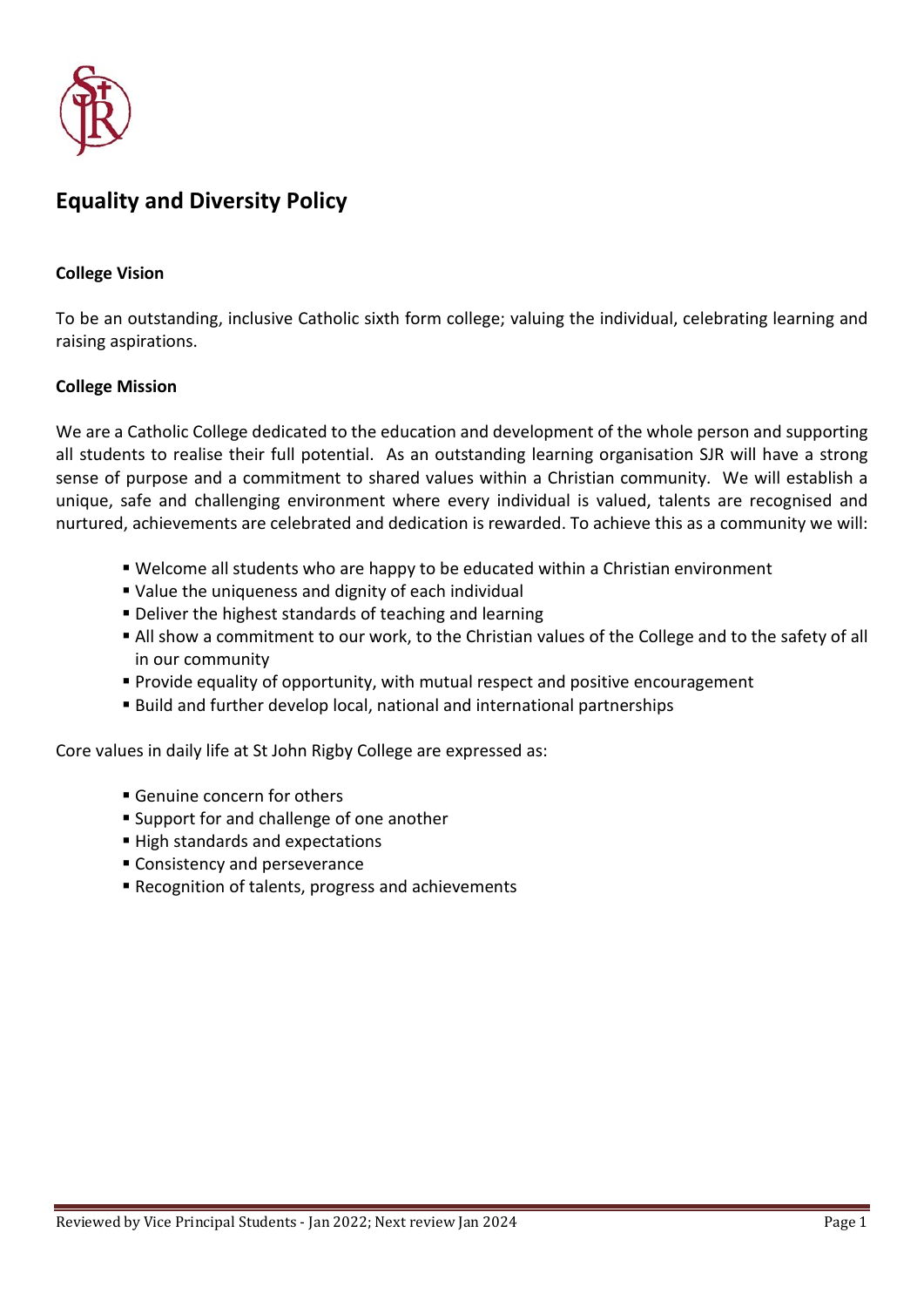#### **College Strategic Objectives**

- 1. To embed a learning culture which improves the standards of student achievement, raises aspirations and promotes excellence across the full range of the College curriculum. We will focus on three key areas of outcomes for learners:
	- *1.1 Improving the consistency of outcomes across all courses*
	- *1.2 Raising student success rates and challenging all courses to exceed Sixth Form College national benchmarks*
	- *1.3 Continuing to improve the proportion of students achieving high grades and achieving a positive value added score for all courses*
- 2. To widen student participation, in partnership with other providers, through the offer of a comprehensive range of high quality courses that meet the needs of our students and support developments and provision within partner high schools.
- 3. To work collaboratively with groups within the College's local and extended community.
- 4. To further develop the estate to provide an outstanding, safe learning environment for the whole College community.
- 5. To sustain a culture where all staff are committed to SJR's core values, where continuous professional development is encouraged and organisational efficiency and effectiveness are achieved.
- 6. To maintain the College's financial stability in order to implement the College Development Plan.

#### **Policy Statement**

At St John Rigby College we recognise the potential to transform people's lives and welcome a diverse range of students and staff to the College community. We embrace the challenge to make a positive difference to the culture of the College, where opportunities to excel are available to all. We continue to strive to create a College that is inclusive at all levels and in every system and process. Our vision for diversity remains clear and consistent: to be a motivated and diverse College community, where staff and students demand the highest standards from each other and work together to maximise the benefits of difference.

Our Equality and Diversity policy enables us to continue to take a long term strategic approach to diversity and inclusion, whilst retaining the ability to deliver focussed actions to improve the experience and perceptions of specific diverse groups.

#### **Duties**

The Equality Act 2010:

The Equality and Diversity policy supports St John Rigby College's compliance with the principles and requirements of the Equality Act 2010

The Public Sector Equality Duty, (2011), covers 8 of the 9 'protected characteristics'. Being married or in a Civil Partnership is not a protected characteristic for FE institutions.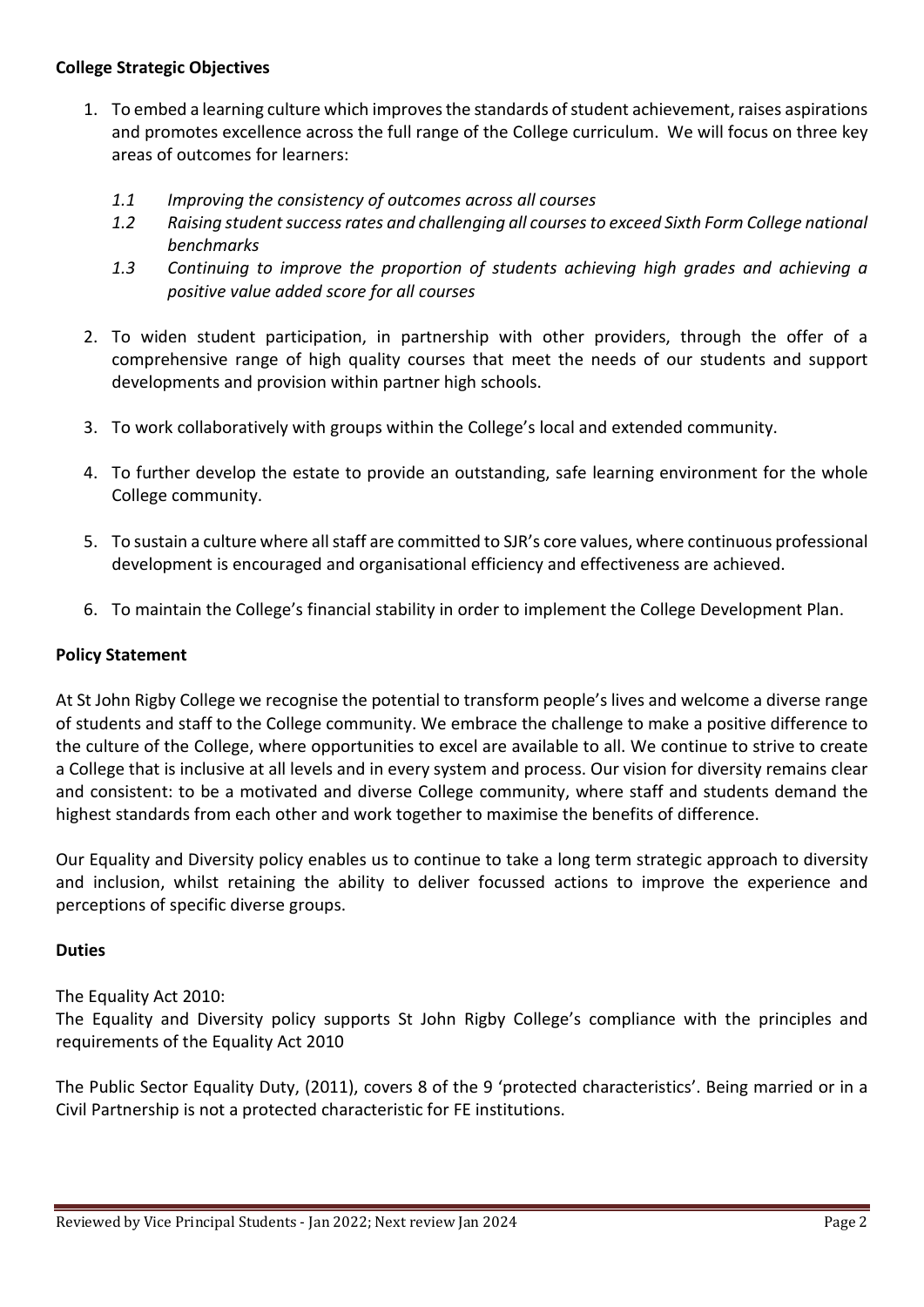## General Duty

The Duty (section 149 of the Equality Act 2010) – A public authority must in the exercise of its functions, have due regard to the need to:

- Eliminate discrimination, harassment, victimisation and any other conduct that is prohibited under the Act
- Advance<sup>[1](#page-2-0)</sup> equality of opportunity between persons with or without a protected characteristic
- Foster good relations<sup>[2](#page-2-1)</sup> between persons who have a relevant protected characteristic and persons who do not

The College is committed to meeting the aims of anti-discrimination legislation, by

- 1. taking reasonable steps to remove any disadvantages experienced by those who share a relevant protected characteristic.
- 2. taking steps to meet the needs of those who share a protected characteristic.
- 3. encouraging those with a relevant protected characteristic to participate in activity where participation by such persons is disproportionately low.
- 4. meeting the needs of disabled people and taking reasonable steps to take account of impairments.

## Specific Duty

- 1. The College needs to gather two kinds of equality information:
	- a) from engagement with interested people on their needs
	- b) from other data sources internal, local and national
- 2. The College needs to use this information to analyse the effect of College policies and practices on people who share a relevant characteristic. This will be via the stated measures of success.
- 3. The College publishes information annually sufficient to demonstrate compliance with the three aims of the General Duty, including the above analysis and the information it was based on
- 4. Prepare and publish specific and measurable objectives for a four year cycle to further one or more of the aims, with details of
	- a) the engagement it undertook when developing its objectives and
	- b) how progress towards these objectives should be measured

## **Goals**

- To develop a fully inclusive College community which recruits and retains students (up to the age of 19) and staff from all sectors of society.
- To nurture the talents of all students and staff, irrespective of their background or characteristics, and develop them within a positive and supportive culture.
- To implement measures to ensure that there are no differences between different groups of students, irrespective of their background or characteristics
- To implement a skills strategy in support of learners
- The Equality and Diversity group in the College will work to enhance the College reputation and culture. Members will continue to help build positive relationships between students, staff and external stakeholders. They aim to meet the needs and expectations of all stakeholders through communicating a vision where equality and diversity is valued by all.

<span id="page-2-1"></span><span id="page-2-0"></span><sup>1</sup> The term 'advance' replaces 'promote' – the intention is to move forward, to get somewhere and to achieve improved outcomes. <sup>2</sup> 'Foster good relations' includes having due regard to tackle prejudice and promote understanding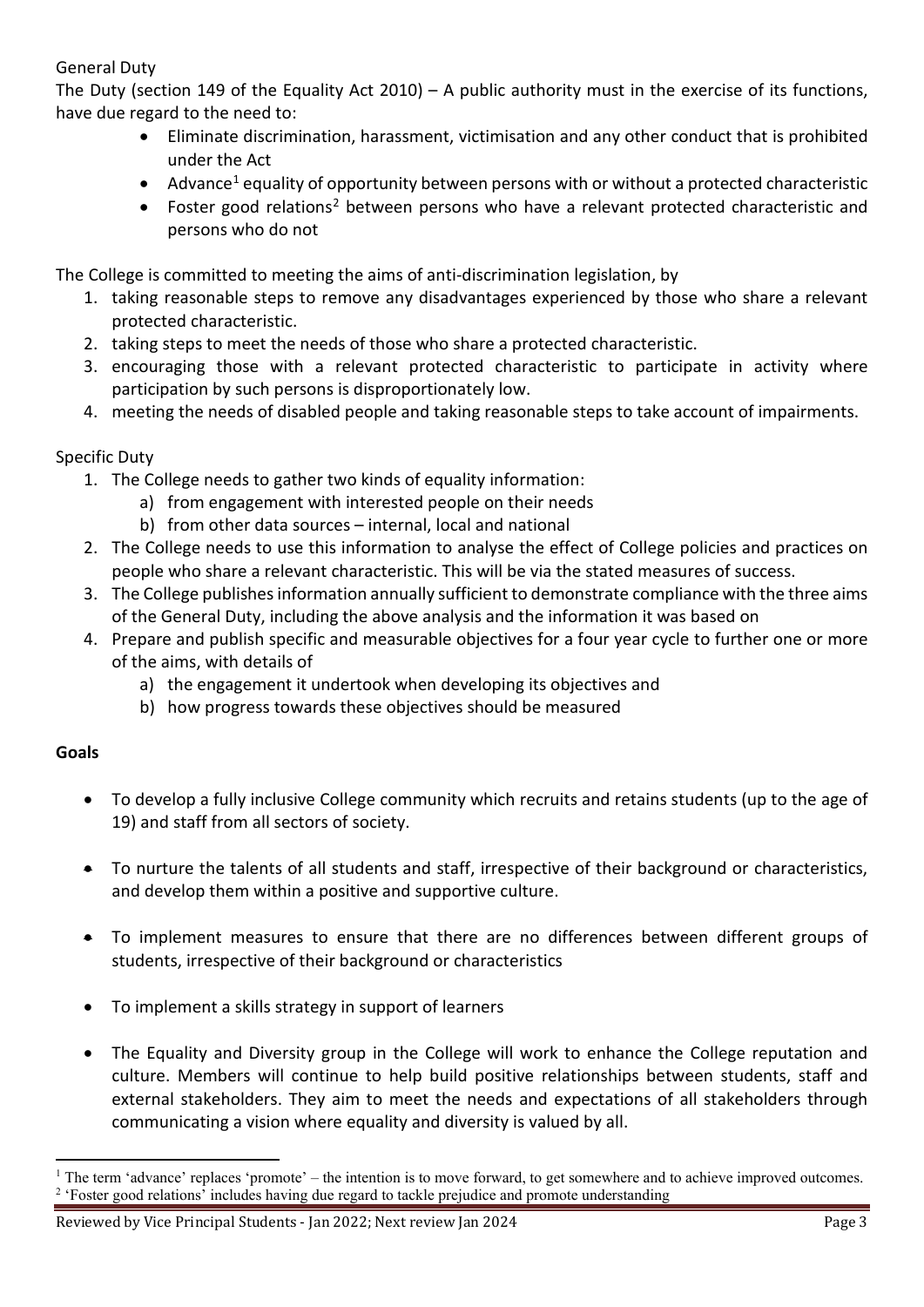#### **Measures of Success**

We will demonstrate our commitment by the positive actions we take across 8 protected characteristics.

- 1 Age
- 2. Disability
- 3. Gender Reassignment
- 4. Pregnancy and Maternity
- 5. Race
- 6. Religion or belief
- 7. Sex
- 8. Sexual Orientation

We will monitor and assess our success in the following ways:

- By the extent to which we succeed in engaging people in the ongoing implementation of the policy. This will be achieved via staff networks, through working with and involving people in all departments, by seeking and acting upon the views of students and staff to develop action plans and measurable outcomes.
- By the extent to which actions are achieved. The actions and outcomes will be reviewed and reported upon by the Equality and Diversity Group to the Senior Leadership Team (SLT) and Governors annually.
- By the Equality and Diversity Staff Survey and the outcomes of resulting actions.
- By the comparison of student recruitment and success data by gender, disability, ethnicity and race, religion or belief and socio-economic group.
- By the achievement of a positive and inclusive culture as evidenced by an increase in our Equality Data disclosure rates for the eight protected characteristics**.** This will be monitored through surveys, and the extent to which our staff and students become actively involved with the Equality and Diversity policy and recommend the College as a progressive place to study and work.

## **Priorities**

The Equality and Diversity policy focuses on a number of key themes to facilitate change, create a sense of belonging and further develop a culture where everyone feels valued and engaged. We have identified the following key priorities for St John Rigby College:

• Integrating inclusion into College strategies

The curriculum offer at College will advance the spiritual, moral, cultural and educational development of all and prepare them for the opportunities, responsibilities and experiences of adult life. We value equally the needs of all who learn here and aim for all to realise their potential. In line with the Mission of the College the curriculum must reflect the needs of the local area as well as a rapidly changing world and diverse society. Creating an open and inclusive culture in which everyone feels valued and respects each other is key, as is taking decisive action to advance Equality and Diversity. Services and departments across the College will address equality and diversity issues through the Self Assessment cycle. The Principal's Report to Governors provides regular updates on the work of the Equality and Diversity group and includes annual submissions from Heads of Department on subject based Equality and Diversity activities. In addition to this there is also the annual HR report which summarises staff recruitment information by the Equality and Diversity groups for applicants and appointments.